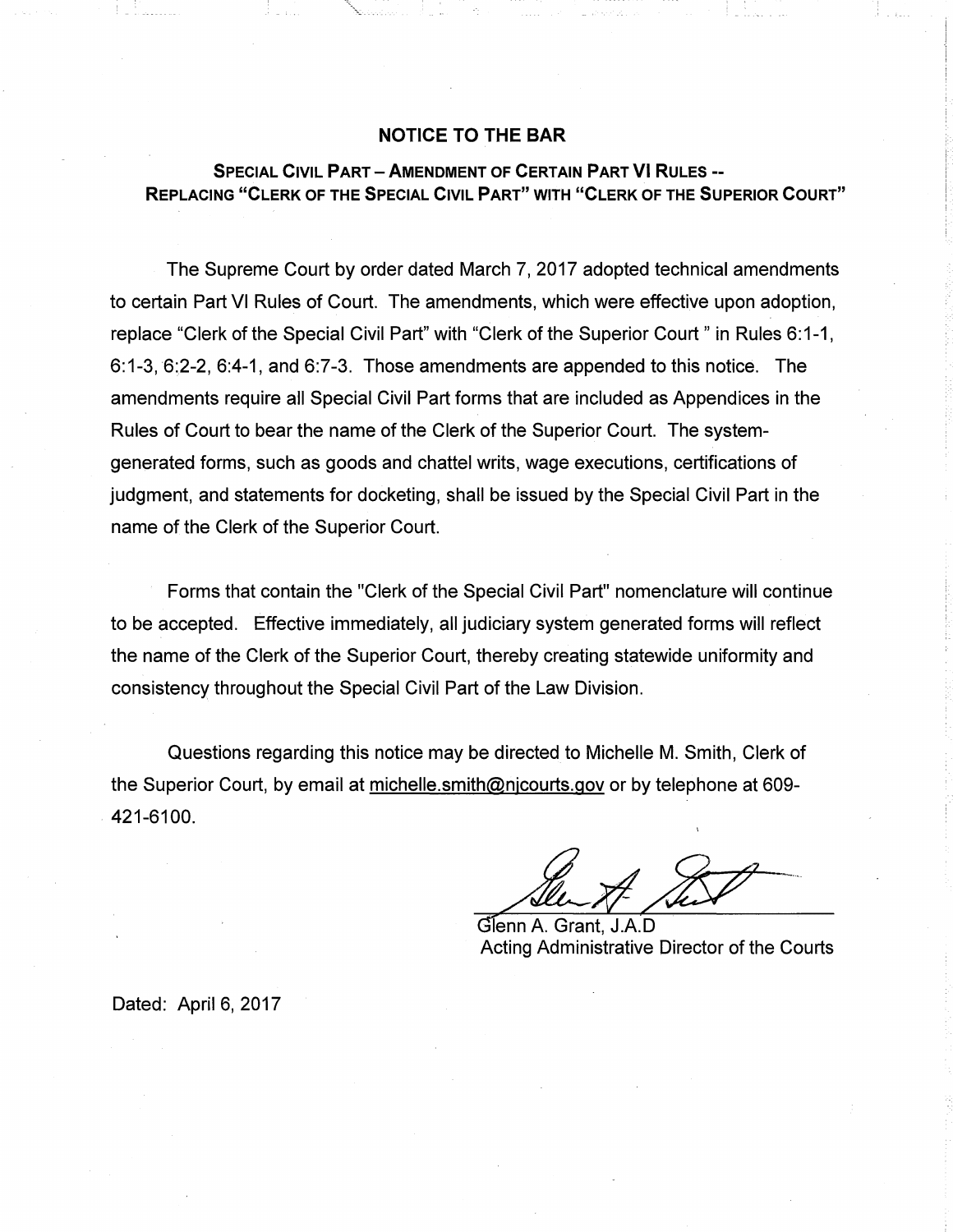# **SUPREME COURT OF NEW JERSEY**

It is ORDERED that the attached amendments to the following Rules Governing the Courts of the State of New Jersey are adopted to be effective immediately: Rules 6:1-1, 6:1-3, 6:2-2, 6:4-1, and 6:7-3.

> For the Court, /s/ Stuart Rabner Chief Justice

Dated: March 7, 2017

 $\ldots \chi_{\otimes \omega}$  .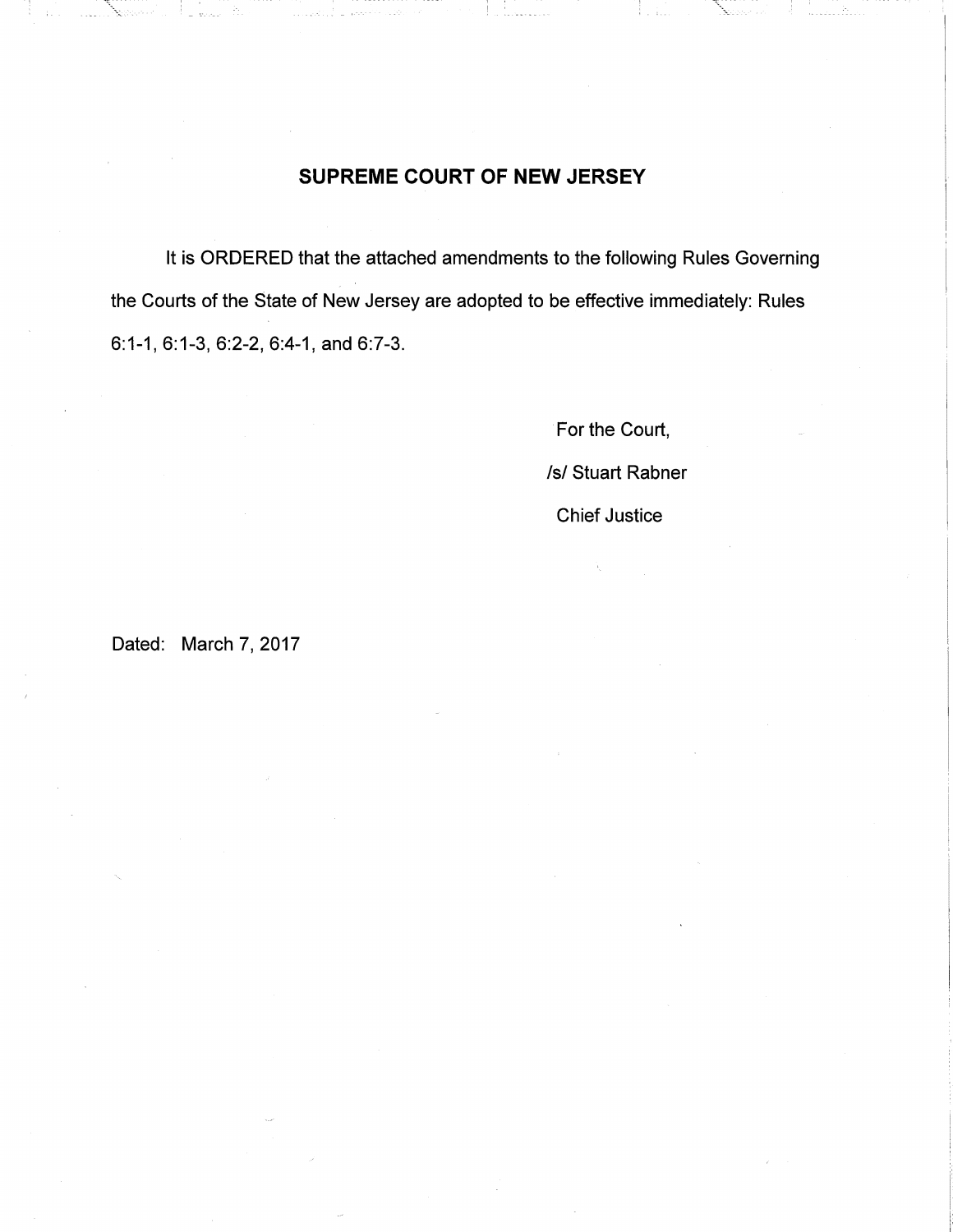### 6:1-1. Scope and Applicability of Rules

The rules in Part VI govern the practice and procedure in the Special Civil Part, heretofore established within and by this rule continued in the Law Division of the Superior Court.

"\.~.:.:.·~·-· ..

 $(a)$  ... no change.

 $(b)$  ... no change.

 $(c)$  ... no change.

 $(d)$  ... no change.

 $(e)$  ... no change.

 $i$  Judgments. R. 4:101 shall not apply to judgments of the Special Civil Part unless a statement for docketing is filed with the Clerk of the Superior Court. A statement for docketing shall issue on request to the Clerk of the Superior Court [Clerk of the Special Civil Part], on ex parte application of the party requesting docketing and payment of the statutory fees.

(g) Forms. The forms contained in Appendix XI to these rules are approved and, except as otherwise provided in R. 6:2-1 (form of summons), R. 6:7-l(a) (execution against goods and chattels and wage execution) and R. 6:7-2(b) through (g) (information subpoena), suggested for use in the Special Civil Part. Samples of each form shall be made available to litigants by the Clerk of the Superior Court [Clerk of the Special Civil Part].

Note: Caption amended and paragraphs (a) through (g) adopted November 7, 1988 to be effective January 2, 1989; paragraph (c) amended July 17, 1991 to be effective immediately; paragraph (c) amended July 13, 1994 to be effective September 1, 1994; paragraph (c) amended July 12, 2002 to be effective September 3, 2002; paragraph (c) amended July 27, 2006 to be effective September 1, 2006; paragraphs (e) and (g) amended July 9, 2008 to be effective September 1, 2008; paragraph (e) amended July 19, 2012 to be effective September 4, 2012; paragraph (g) amended August 1, 2016 to be effective September 1, 2016; paragraphs (f) and (g) amended March 'J, 2017 to be effective immediately.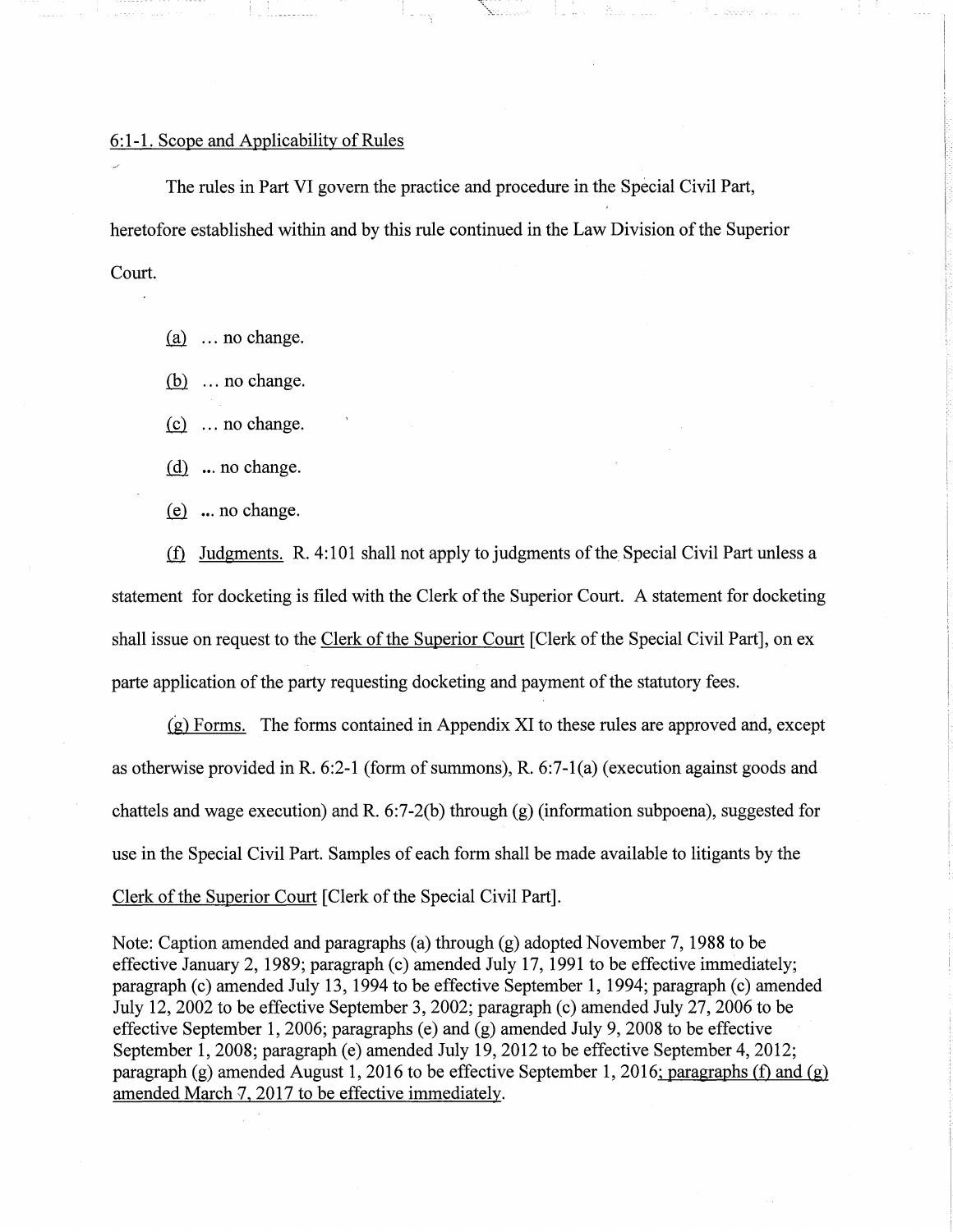6:1-3. Venue

 $(a)$  ... no change

.Gil Improperly Venued Complaints. If a Special Civil Part complaint is presented for filing in a county where venue does not lie, and the error is apparent prior to acceptance of the complaint for filing and processing, the complaint shall be date stamped and returned to the plaintiff with instructions to file it in the county in which venue is properly laid. The original stamped date shall be considered the filing date only if the complaint is filed within 15 days thereof with the Clerk of the Superior Court [Clerk of the Special Civil Part] or the Deputy Clerk of the Superior Court in the appropriate county. The stamp bearing the filing date shall so inform the plaintiff.

If, however, the complaint has been filed and it becomes apparent before service is effectuated that venue is improper, the court [clerk] shall forward the complaint and all other documents filed in the matter to the proper county and advise the litigants of the correct county of venue as well as the address of that county [the Special Civil Part Clerk of the county].

Note: Adopted November 7, 1988 to be effective January 2, 1989; paragraph (a) amended July 14, 1992 to be effective September 1, 1992; paragraph (a) amended July 27, 2006 to be effective September 1, 2006; paragraph (a) amended August 1, 2016 to be effective September 1, 2016: paragraph (b) amended March 7, 2017 to be effective immediately.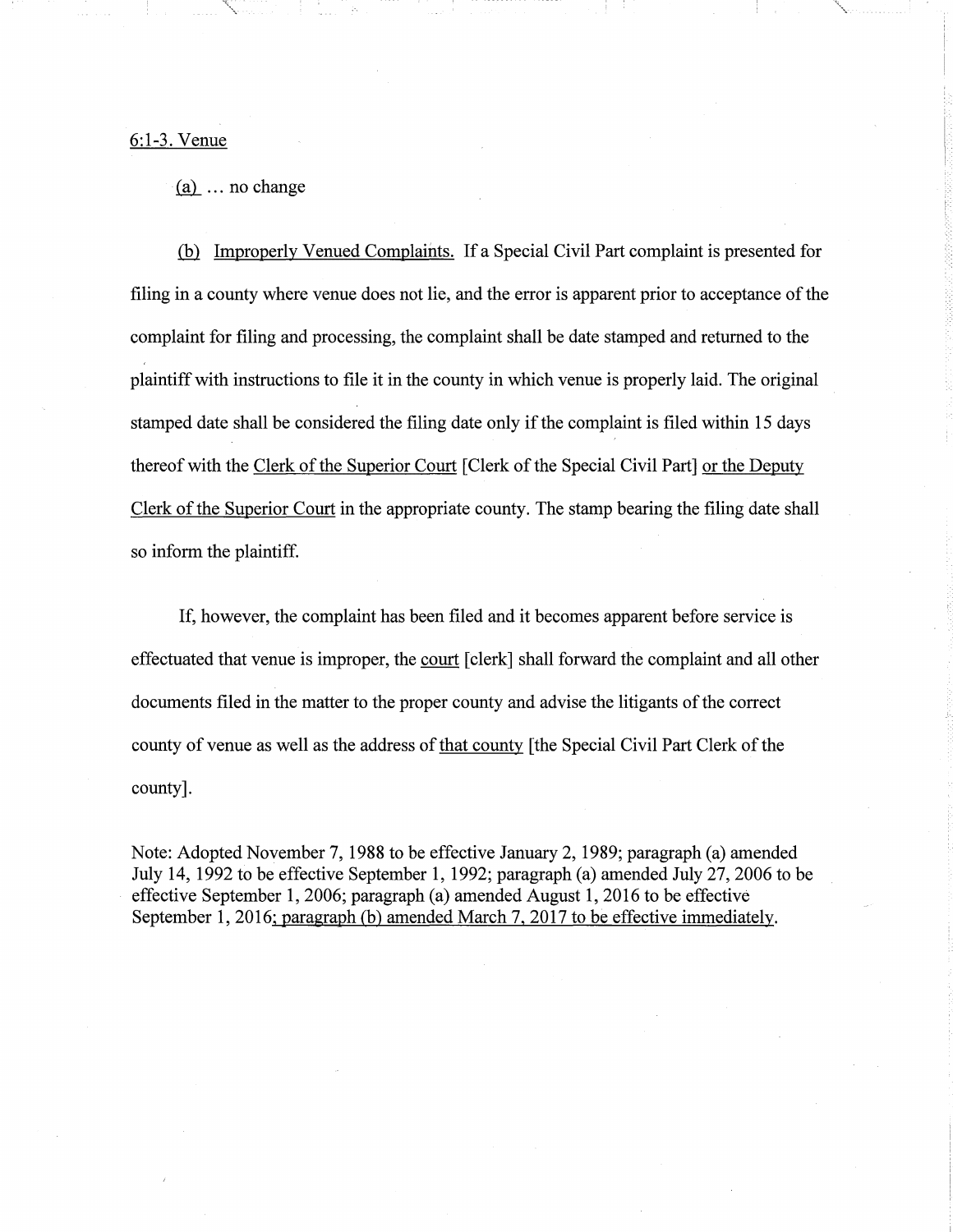#### 6:2-2. Process; Filing and Issuance

(a) ... no change

(b) Non-resident Defendants; Filing. If no defendant can be served with process within this State, the plaintiff may file the complaint with the Clerk of the Superior Court [ clerk of the Special Civil Part of] or the Deputy Clerk of the Superior Court in the county in which the subject transaction or occurrence took place.

Note: Source -- R.R. 7:3 (second sentence), 7:4-2, 7:4-4; former rule amended and designated paragraph (a) and paragraph (b) adopted July 17, 1975 to be effective September 8, 1975; paragraph (b) amended November 7, 1988 to be effective January 2, 1989; paragraph (a) amended July 14, 1992 to be effective September 1, 1992; paragraph (a) amended July 5, 2000 to be effective September 5, 2000; paragraph (a) amended July 18, 2001 to be effective November 1, 2001; paragraph (a) amended July 28, 2004 to be effective September 1, 2004; paragraph(b) amended March 7, 2017 to be effective immediately.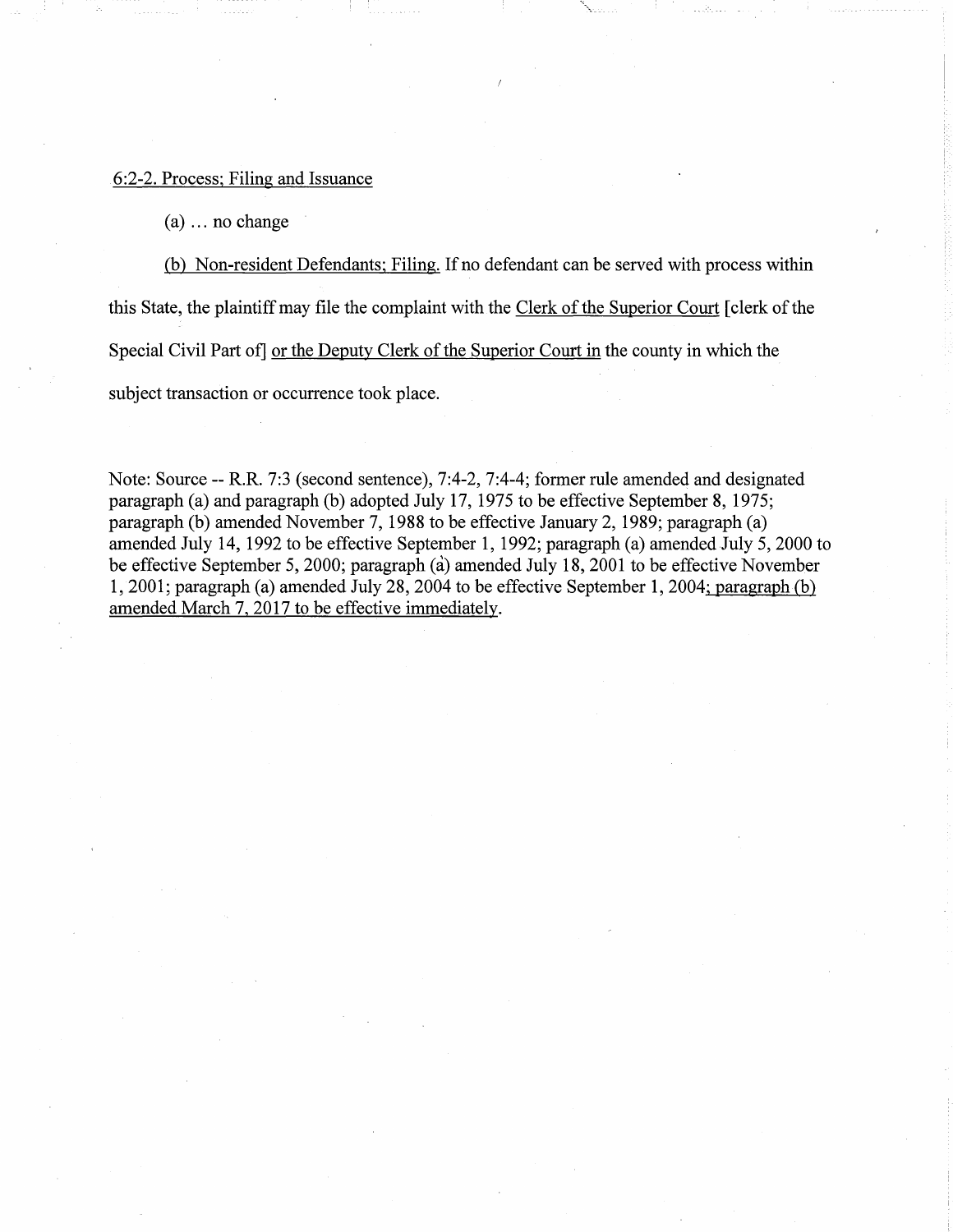#### 6:4-1. Transfer of Actions

 $(a)$  ... no change.

:,,\_\_,\_

 $(b)$  ... no change.

*.(£1* ... no change.

(d) Transmission of Record; Costs. Upon presentation of an order transferring an action to the Law Division, the Clerk of the Superior Court [clerk of the Special Civil Part] shall transmit the papers on file in the court, together with copies thereof, to the Deputy Clerk [ deputy clerk] of the Superior Court in the county of venue.

 $(e)$  ... no change.

 $(f)$  ... no change

.(g)\_ Transfer of Landlord/Tenant Actions. A motion to transfer a summary action for the recovery of premises to the Law Division pursuant to N.J.S.A. 2A:18-60, shall be made by serving and filing the original of <u>that</u> [said] motion with the Clerk of the Superior Court [Clerk of the Special Civil Part] no later than the last court day prior to the date set for trial. The motion shall be returnable in the Special Civil Part on the trial date, or such date thereafter as the court may determine in its discretion or upon application by the respondent for more time to prepare a response to,the motion. Upon the filing of the motion, the Special Civil Part shall take no further action pending disposition of the motion. If the motion is not resolved on the original trial date, the court may require security for payment of rent pending disposition of the motion. If the motion is granted, the Clerk of the Superior Court shall transmit the record in accordance with R.  $6:4-1(d)$ . If the motion is denied, the court shall set the action expeditiously for summary hearing.

Note: Source R.R. 7:6-1(a)(b)(c)(d)(e). Paragraph (b) adopted and former paragraphs  $(b)(c)(d)(e)$ redesignated June 29, 1973 to be effective September 10, 1973; paragraph (g) amended July 21, 1980 to be effective September 8, 1980; paragraph (f) amended November 2, 1987 to be effective January 1, 1988; paragraphs (a), (b), (c), (d), (e) and (g) and captions of paragraphs (b), (c) and (e) amended November 7, 1988 to be effective January 2, 1989; paragraph (g) amended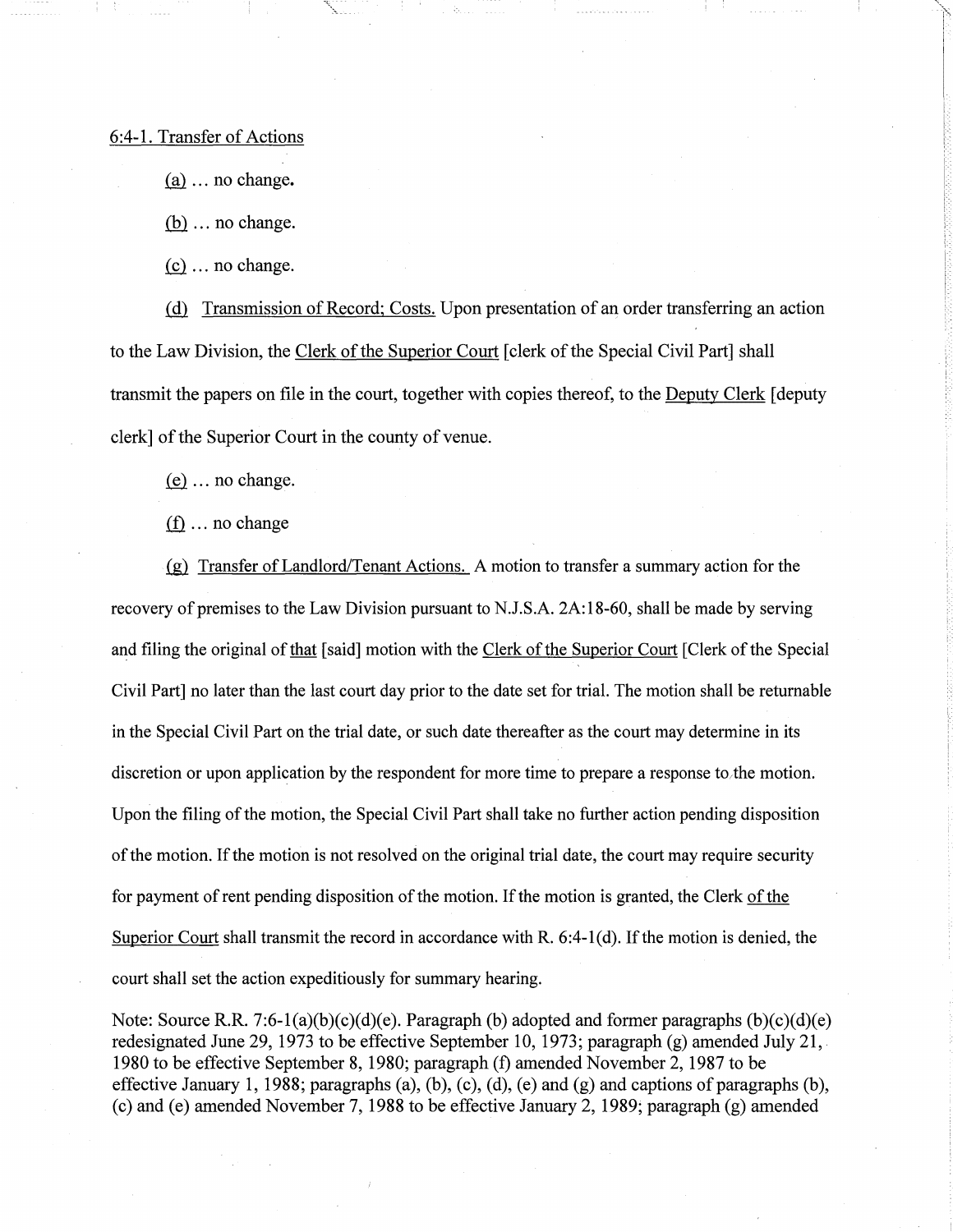July 14, 1992 to be effective September 1, 1992; paragraph (d) amended July 13, 1994 to be effective September 1, 1994; paragraph (d) amended July 19, 2012 to be effective September 4, 2012; paragraph (f) amended August 1, 2016 to be effective September 1, 2016: paragraphs (d) and  $(g)$  amended March 7, 2017 to be effective immediately.

: .... \_. \_\_\_ \_ .. > ....\_.\_